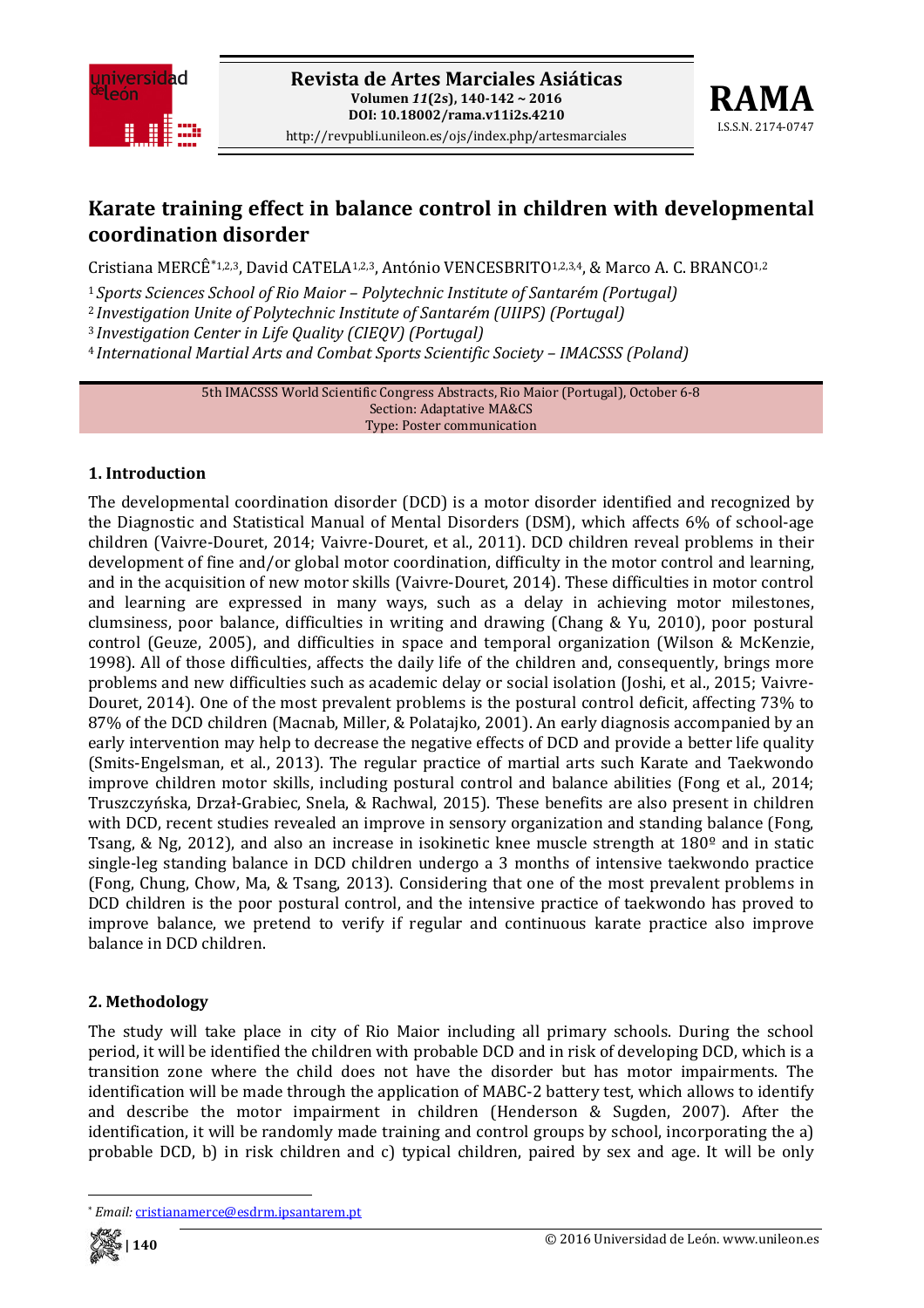included children without intellectual disability, visual impairment and neurological condition that affects movement.

The intervention phase will run during the second and third school periods and will be divided in two phases, a period of school each. During the second period only the training groups will have intervention and control groups will receive no training. During the third period the training and control groups switch, the old control group pass to be an experimental group where the children that did not have intervention can know training, and the children that already had training pass to be a control group and no receive training. In this way we can incorporate all children in the intervention, having in the first phase control groups with no training, which allows us to compare to training groups and understand if the intervention brings benefits; and in the second phase groups that training no more, allows us to evaluate if the intervention's benefits remains or disappear. According to previous studies training groups will have one hour weekly session during 3 months (Fong, et al., 2012, 2013), conducted by a black belt in Karate. Beyond this session children of training groups will have a prescribed set of karate home exercises to reinforce what they have learned in the class. Participants will be instructed to do the home exercises daily. It will be given a book with the exercises, figures, explanations and a checklist for parents to help and control their son's attendance to home training. The children in control groups will not receive training in this period. All groups, training and control, will pass by an initial, intermediate and final evaluation. To evaluate the static balance control it will be used a unilateral stance test (UST) with a computerized dynamic posturography (CDP) machine, analysing both legs (dominant and non‐ dominant) thought sway velocity of the center of pressure (COP) captured by the CDP. The participants will be barefoot and will use a security belt. It will be conducted three trials of 10 seconds for each leg, participants should place arms by the side of trunk, eyes looking forward to a visual target, and the hip of the non‐supporting leg flexed at 45º (Fong, et al., 2012, 2013). Data for COP sway velocity will be compared by group (probable DCD, in risk and typical) and between evaluative moments (initial, intermediate and final).

It is expected, that in similarity with taekwondo studies, DCD children incorporated in training groups reveal an improvement in COP sway velocity with a significant decreased of values. We expect that these results also apply to in risk children group, revealing that karate can be a therapeutic leisure activity for DCD and in risk children population.

## **References**

- Chang, S.‐H., & Yu, N.‐Y. (2010). Characterization of motor control in handwriting difficulties in children with or without developmental coordination disorder. *Developmental Medicine & Child Neurology*, *52*(3), 244–250.
- Fong, S. S. M., Chung, J. W. Y., Chow, L. P. Y., Ma, A. W. W., & Tsang, W. W. N. (2013). Differential effect of Taekwondo training on knee muscle strength and reactive and static balance control in children with developmental coordination disorder: A randomized controlled trial. *Research in Developmental Disabilities*, *34*(5), 1446–1455.
- Fong, S. S. M., Chung, J. W. Y., Ng, S. S. M., Ma, A. W. W., Chow, L. P. Y., & Tsang, W. W. N. (2014). Differential postural control and sensory organization in young tennis players and taekwondo practitioners. *Motor Control*, *18*(2), 103–111.
- Fong, S. S. M., Tsang, W. W. N., & Ng, G. Y. F. (2012). Taekwondo training improves sensory organization and balance control in children with developmental coordination disorder: A randomized controlled trial. *Research in Developmental Disabilities*, *33*(1), 85–95.
- Geuze, R. H. (2005). Postural Control in Children With Developmental Coordination Disorder. *Neural Plasticity*, *12*(2‐3), 183–196.
- Henderson SE, & Sugden DA. (2007). *Movement Assessment Battery for Children* (Second Edition). London (UK): Psychological Corporation.
- Joshi, D., Missiuna, C., Hanna, S., Hay, J., Faught, B. E., & Cairney, J. (2015). Relationship between BMI, waist circumference, physical activity and probable developmental coordination disorder over time. *Human Movement Science*, *40*, 237–247.
- Macnab, J. J., Miller, L. T., & Polatajko, H. J. (2001). The search for subtypes of DCD: is cluster analysis the answer? *Human Movement Science*, *20*(1‐2), 49–72.